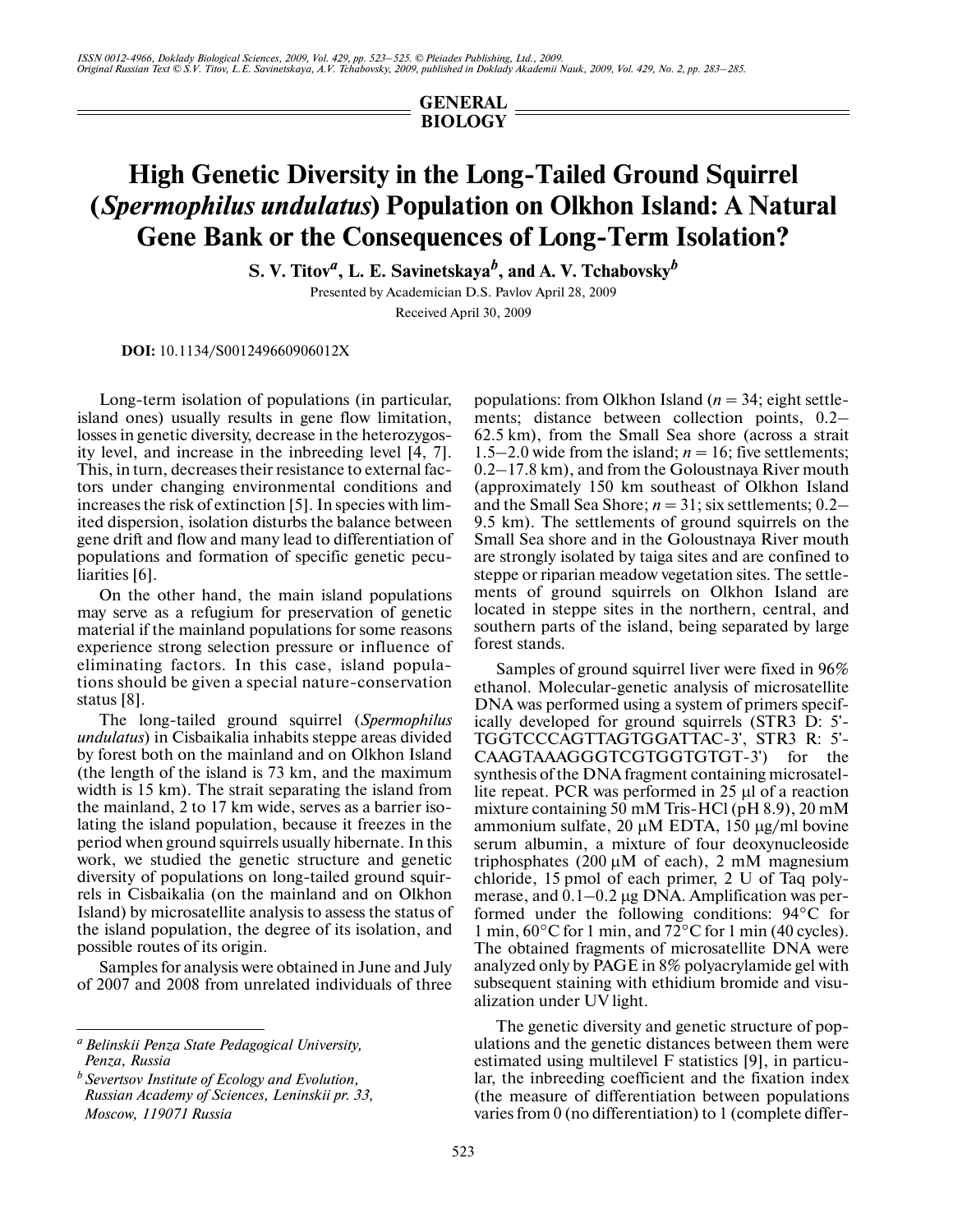| Allele | Number<br>of CCT<br>repeats | Weight,<br>bp | Population       |              |                 |
|--------|-----------------------------|---------------|------------------|--------------|-----------------|
|        |                             |               | Olkhon<br>Island | Small<br>Sea | Goloust-<br>noe |
| str1   | $\boldsymbol{0}$            | 150           | $\overline{4}$   |              |                 |
| str2   | 1                           | 153           | 8                |              |                 |
| str3   | 2                           | 156           | 6                |              |                 |
| str4   | 3                           | 159           | 7                |              | 9               |
| str5   | $\overline{4}$              | 162           | $\overline{4}$   |              | 17              |
| str6   | 5                           | 165           | 1                | $\mathbf{1}$ | 4               |
| str7   | 6                           | 168           | 10               | 1            |                 |
| str8   | 7                           | 171           | 8                | 5            | 6               |
| str9   | 8                           | 174           | 6                | 6            | 26              |
| str10  | 9                           | 177           | 6                | 7            |                 |
| str11  | 10                          | 180           | 4                | 8            |                 |
| str12  | 11                          | 183           | 3                | 3            |                 |
| str13  | 12                          | 186           | $\mathbf 1$      |              |                 |
| str14  | 13                          | 189           |                  | $\mathbf 1$  |                 |
| Total  |                             |               | 68               | 32           | 62              |

**Table 1.** Occurrence (*N*) of different STR3 alleles in the is land and mainland populations. The alleles specific for in dividual populations are underlined

entiation, which means that subpopulations do not carry the same alleles).

The molecular-genetic analysis of samples from the three populations of the long-tailed ground squir rel revealed considerable allelic polymorphism of mic rosatellite DNA for the STR 3 system: a total of 14 alleles (*str1*–*str14*). The greatest diversity and spec ificity of the set of alleles was found for the population from Olkhon Island, in which 13 of 14 alleles were detected (Table 1). Four of them proved to be specific (occurring only in this population). In the nearby mainland population from the Small Sea shore, 8 of 14 alleles were found, only one of which was specific. The population in the Goloustnaya River Mouth had the least diversity: only 5 of 14 alleles were found in it, none of which was specific. In general, the interpopulation genetic structure is well pronounced and the degree of differentiation between the populations cor responds to the moderate level according to Wright's tests [9] at a sufficiently high inbreeding degree (Table 2). All three populations had lower observed proportions of heterozygotes compared to the expected values cal culated for unlimited breeding (Table 2). However, unlike the mainland populations, only in the island population, which had the minimum heterozygosity level, these differences were statistically significant (according to the two-tailed Fisher's test,  $p < 0.001$ ). Possibly, this is determined by a higher degree of isola tion of some settlements on Olkhon Island.

The specificity and high diversity of the set of alle les in the ground squirrels from Olkhon Island (Table 1), the high expected heterozygosity combined with a low observed heterozygosity (Table 2) and a high inbreeding index (Table 3), as compared to the mainland populations, are indicative of the long-term isolation of the island population and apparently its relic origin. It can be assumed that the long-tailed ground squirrel population on Olkhon Island formed as a result of separation from the relic mainland popu lation as a result of formation of the Small-Sea strait in Pleistocene (0.7–0.8 million years ago), which sepa rated the island from the mainland [1, 3] and became a difficult-to-overcome barrier for hibernating ground squirrels.

Fossil remains of ground squirrels are known on the territory of modern Baikal Depression beginning from Miocene and Pliocene [3]. In mid-Pliocene, open herbaceous steppe communities were widespread in this area, whereas dark coniferous forests had a less important role [2]. As a result of periodic glaciation and climatic cooling, the steppe vegetation on the coastal mainland part was repeatedly replaced with taiga and forest–steppe vegetation [2, 3]. As a result, ground squirrel populations might periodically experi ence fragmentation and a strong selection pressure that might cause their complete extinction.

Despite the periodic fluctuations in the distribution of steppe communities, dark coniferous forests have been the initial and dominant vegetation type in the entire Cisbaikalia during the whole period of time [2].

Table 2. Genetic structure of island and mainland populations of the long-tailed ground squirrel

| Heterozygosity               | Population    |           |            | Mean                   | For three popula- |
|------------------------------|---------------|-----------|------------|------------------------|-------------------|
|                              | Olkhon Island | Small Sea | Goloustnoe |                        | tions (region)    |
| Observed, $H_0$              | 0.47          | 0.63      | 0.58       | 0.559(H <sub>I</sub> ) | 0.543             |
| Expected, $H_F$              | 0.90          | 0.82      | 0.71       | $0.812 (H_S)$          | 0.881 $(H_T)$     |
| $F_{IS}$ , $(H_S - H_I)/H_S$ |               |           |            |                        | 0.312             |
| $F_{ST}$ , $(H_T - H_S)/H_T$ |               |           |            |                        | 0.078             |